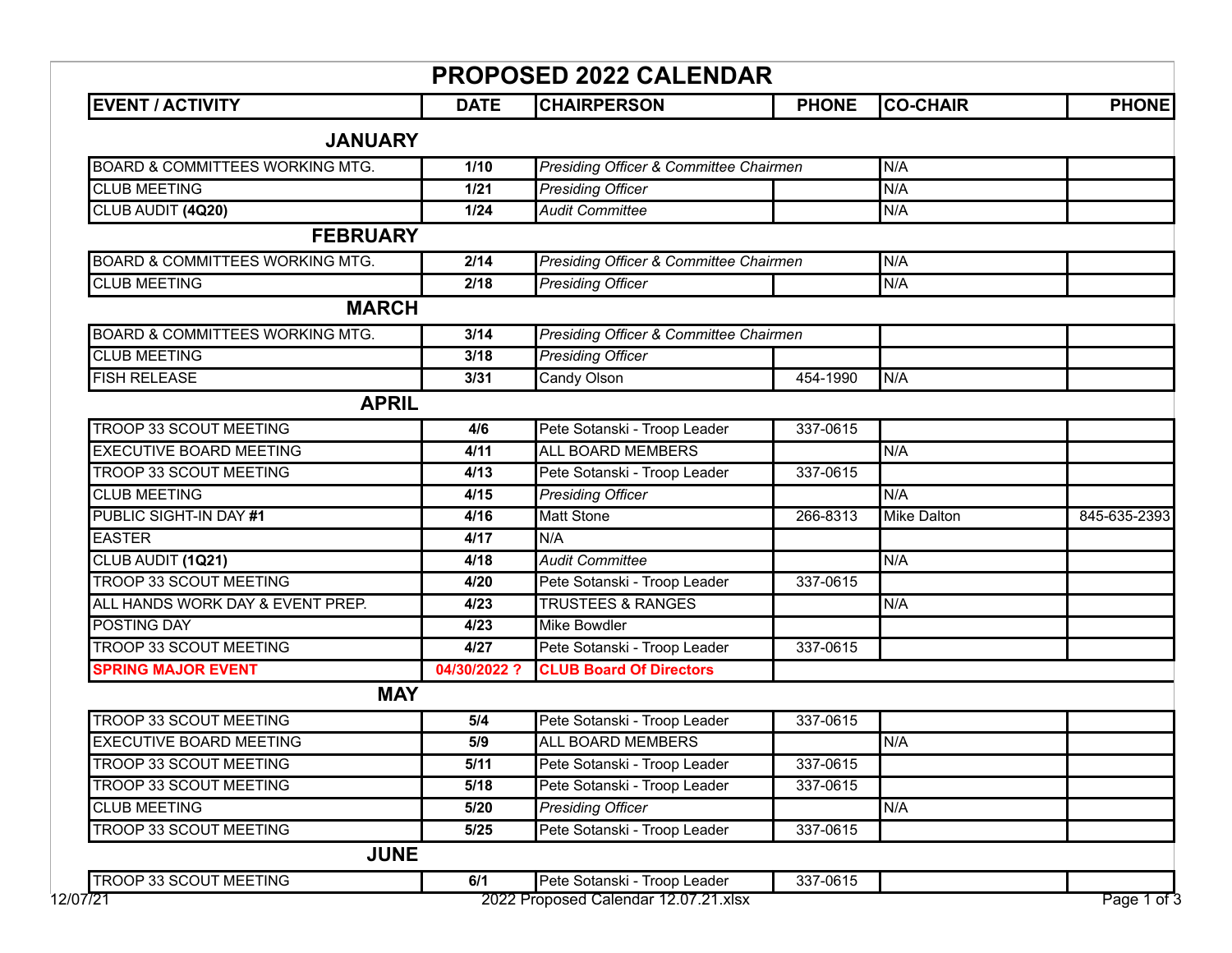| <b>TROOP 33 SCOUT MEETING</b>            | 6/8          | Pete Sotanski - Troop Leader   | 337-0615 |                                    |  |  |  |  |
|------------------------------------------|--------------|--------------------------------|----------|------------------------------------|--|--|--|--|
| OTSEGO CAMP WORK WEEKEND                 | $6/11 - 12$  | <b>CAMP COMMITTEE</b>          |          |                                    |  |  |  |  |
| <b>EXECUTIVE BOARD MEETING</b>           | 6/13         | <b>ALL BOARD MEMBERS</b>       |          | N/A                                |  |  |  |  |
| <b>TROOP 33 SCOUT MEETING</b>            | 6/15         | Pete Sotanski - Troop Leader   | 337-0615 |                                    |  |  |  |  |
| <b>CLUB MEETING</b>                      | 6/17         | <b>Presiding Officer</b>       |          | N/A                                |  |  |  |  |
| TROOP 33 SCOUT MEETING                   | 6/22         | Pete Sotanski - Troop Leader   | 337-0615 |                                    |  |  |  |  |
| <b>TROOP 33 SCOUT MEETING</b>            | 6/29         | Pete Sotanski - Troop Leader   | 337-0615 |                                    |  |  |  |  |
| <b>JULY</b>                              |              |                                |          |                                    |  |  |  |  |
| <b>TROOP 33 SCOUT MEETING</b>            | 7/6          | Pete Sotanski - Troop Leader   | 337-0615 |                                    |  |  |  |  |
| <b>EXECUTIVE BOARD MEETING</b>           | 7/11         | <b>ALL BOARD MEMBERS</b>       |          | N/A                                |  |  |  |  |
| TROOP 33 SCOUT MEETING                   | 7/13         | Pete Sotanski - Troop Leader   | 337-0615 |                                    |  |  |  |  |
| <b>CLUB MEETING</b>                      | $7/15$       | <b>Presiding Officer</b>       |          | N/A                                |  |  |  |  |
| CLUB AUDIT (2Q21)                        | 7/18         | <b>Audit Committee</b>         |          |                                    |  |  |  |  |
| <b>TROOP 33 SCOUT MEETING</b>            | 7/20         | Pete Sotanski - Troop Leader   | 337-0615 |                                    |  |  |  |  |
| TROOP 33 SCOUT MEETING                   | $7/27$       | Pete Sotanski - Troop Leader   | 337-0615 |                                    |  |  |  |  |
| <b>AUGUST</b>                            |              |                                |          |                                    |  |  |  |  |
| <b>TROOP 33 SCOUT MEETING</b>            | 8/3          | Pete Sotanski - Troop Leader   | 337-0615 |                                    |  |  |  |  |
| <b>EXECUTIVE BOARD MEETING</b>           | 8/8          | <b>ALL BOARD MEMBERS</b>       |          | N/A                                |  |  |  |  |
| <b>TROOP 33 SCOUT MEETING</b>            | 8/10         | Pete Sotanski - Troop Leader   | 337-0615 |                                    |  |  |  |  |
| <b>TROOP 33 SCOUT MEETING</b>            | 8/17         | Pete Sotanski - Troop Leader   | 337-0615 |                                    |  |  |  |  |
| <b>CLUB MEETING</b>                      | 8/19         | <b>Presiding Officer</b>       |          | N/A                                |  |  |  |  |
| LIFE MEMBER RECOGNITION DINNER           | 8/20         |                                |          |                                    |  |  |  |  |
| <b>POSTING DAY</b>                       | 8/21         |                                |          |                                    |  |  |  |  |
| <b>DUTCHESS COUNTY FAIR - Fed. Booth</b> | 8/23-28      | Ken Foster                     | 452-8968 | Run by DC FEDERATION               |  |  |  |  |
| <b>TROOP 33 SCOUT MEETING</b>            | 8/24         | Pete Sotanski - Troop Leader   | 337-0615 |                                    |  |  |  |  |
| <b>TROOP 33 SCOUT MEETING</b>            | 8/31         | Pete Sotanski - Troop Leader   | 337-0615 |                                    |  |  |  |  |
| <b>SEPTEMBER</b>                         |              |                                |          |                                    |  |  |  |  |
| TROOP 33 SCOUT MEETING                   | 9/7          | Pete Sotanski - Troop Leader   | 337-0615 |                                    |  |  |  |  |
| <b>EXECUTIVE BOARD MEETING</b>           | 9/12         | ALL BOARD MEMBERS              |          | N/A                                |  |  |  |  |
| <b>TROOP 33 SCOUT MEETING</b>            | 9/14         | Pete Sotanski - Troop Leader   | 337-0615 |                                    |  |  |  |  |
| MID HUDSON FNRA BANQUET                  | ??           | <b>RUN BY MID-HUDSON FNRA</b>  |          | 5:00 @ Villa Borghese 10 Widmer Rd |  |  |  |  |
| <b>CLUB MEETING</b>                      | 9/16         | <b>Presiding Officer</b>       |          | N/A                                |  |  |  |  |
| ALL HANDS WORK DAY & EVENT PREP.         | 9/18         | <b>TRUSTEES &amp; RANGES</b>   |          |                                    |  |  |  |  |
| TROOP 33 SCOUT MEETING                   | 9/21         | Pete Sotanski - Troop Leader   | 337-0615 |                                    |  |  |  |  |
| <b>FALL MAJOR EVENT</b>                  | 09/24/2022 ? | <b>CLUB Board Of Directors</b> |          |                                    |  |  |  |  |
| TROOP 33 SCOUT MEETING                   | 9/28         | Pete Sotanski - Troop Leader   | 337-0615 |                                    |  |  |  |  |